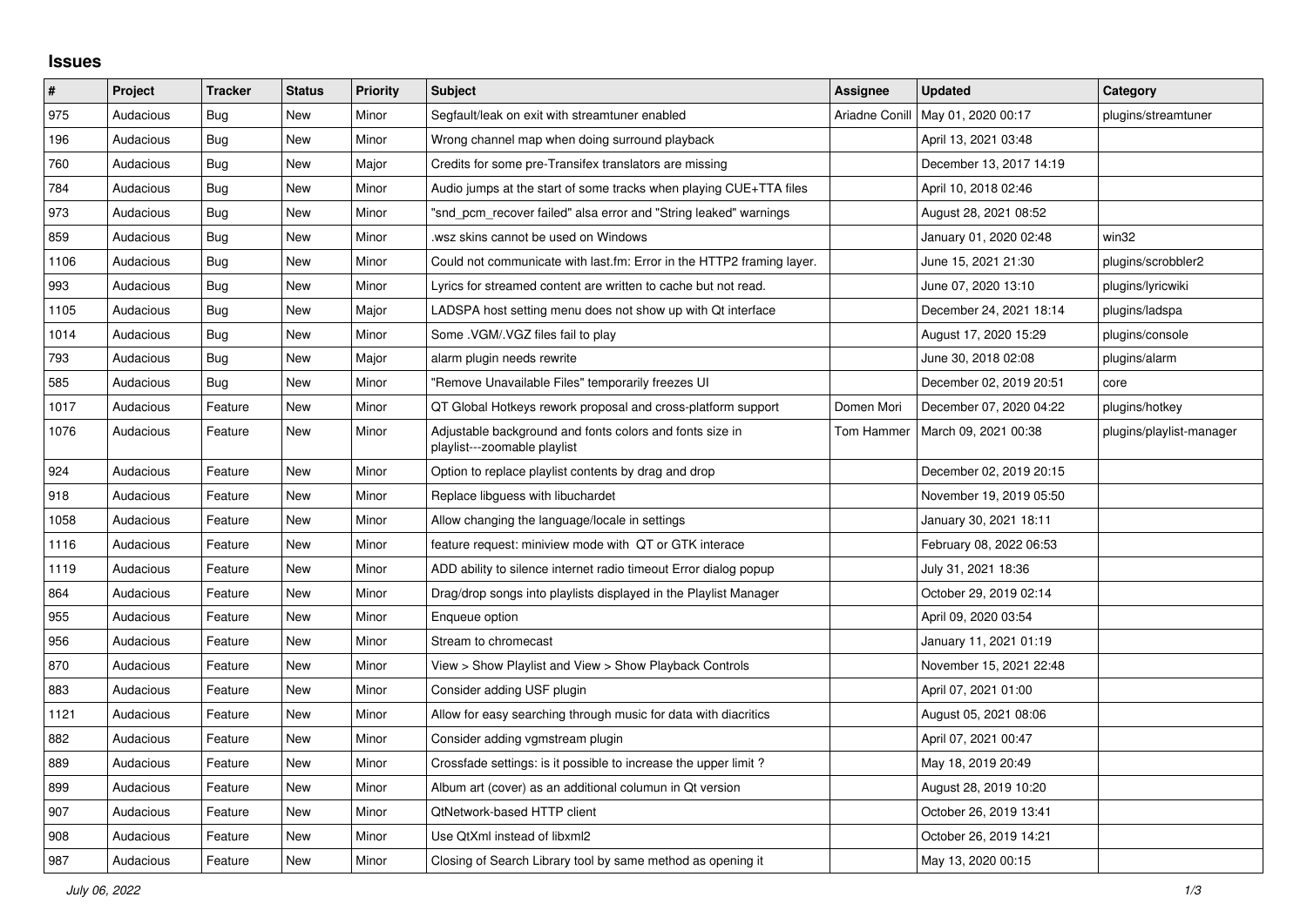| $\vert$ # | Project   | <b>Tracker</b> | <b>Status</b> | <b>Priority</b> | <b>Subject</b>                                                                                      | <b>Assignee</b> | <b>Updated</b>          | Category            |
|-----------|-----------|----------------|---------------|-----------------|-----------------------------------------------------------------------------------------------------|-----------------|-------------------------|---------------------|
| 995       | Audacious | Feature        | <b>New</b>    | Minor           | Add star rating to songs                                                                            |                 | June 16, 2020 09:56     |                     |
| 1048      | Audacious | Feature        | <b>New</b>    | Minor           | PipeWire support                                                                                    |                 | May 04, 2022 19:36      |                     |
| 996       | Audacious | Feature        | <b>New</b>    | Minor           | Refine playlists when searching (search all playlists)                                              |                 | June 16, 2020 09:58     |                     |
| 998       | Audacious | Feature        | New           | Trivial         | aacgain in aac / r128 in opus                                                                       |                 | June 01, 2021 10:44     |                     |
| 1047      | Audacious | Feature        | <b>New</b>    | Minor           | Stop playing after any chosen track                                                                 |                 | December 29, 2020 01:23 |                     |
| 51        | Audacious | Feature        | <b>New</b>    | Minor           | Option to inhibit suspend                                                                           |                 | February 13, 2021 09:23 |                     |
| 1057      | Audacious | Feature        | New           | Minor           | Matroska (mka) chapter support                                                                      |                 | August 27, 2021 22:54   |                     |
| 1130      | Audacious | Feature        | New           | Minor           | folders for tabs in the playlist head (an enhancement suggestion, not a<br>bug)                     |                 | October 24, 2021 19:04  |                     |
| 1131      | Audacious | Feature        | <b>New</b>    | Minor           | Selection of songs via selection field/bar (as in Clementine)                                       |                 | October 31, 2021 12:41  |                     |
| 1011      | Audacious | Feature        | New           | Minor           | Visible separator of folders in the playlist                                                        |                 | July 18, 2020 16:10     |                     |
| 1134      | Audacious | Feature        | New           | Minor           | Web interface remote control                                                                        |                 | November 04, 2021 06:57 |                     |
| 1013      | Audacious | Feature        | <b>New</b>    | Minor           | Request re Album Art using music file metatag                                                       |                 | August 03, 2020 22:48   |                     |
| 1066      | Audacious | Feature        | <b>New</b>    | Minor           | Allow Equalizer window to be resized.                                                               |                 | February 11, 2021 10:05 |                     |
| 1067      | Audacious | Feature        | New           | Minor           | Equalizer adjustments are coarse.                                                                   |                 | February 11, 2021 10:09 |                     |
| 1071      | Audacious | Feature        | <b>New</b>    | Minor           | Linkage could be improved for packagers.                                                            |                 | March 31, 2021 00:32    |                     |
| 1091      | Audacious | Feature        | New           | Minor           | Built-in lyrics support                                                                             |                 | April 28, 2021 18:24    |                     |
| 1092      | Audacious | Feature        | <b>New</b>    | Minor           | Reread metadata on play option                                                                      |                 | April 30, 2021 03:35    |                     |
| 1148      | Audacious | Feature        | New           | Minor           | Save the dimensions of the open-file dialogue window                                                |                 | January 18, 2022 14:43  |                     |
| 1151      | Audacious | Feature        | <b>New</b>    | Minor           | Load balance XSPF tracks with multiple location URIs                                                |                 | January 28, 2022 19:10  |                     |
| 1093      | Audacious | Feature        | <b>New</b>    | Minor           | Make the Song Dialog (Qt) window wider by default                                                   |                 | May 17, 2021 15:36      |                     |
| 1095      | Audacious | Feature        | <b>New</b>    | Minor           | Ctrl $+$ Z / R to undo / redo changes to playlist                                                   |                 | May 07, 2021 18:42      |                     |
| 1096      | Audacious | Feature        | New           | Minor           | Calculate and show selection stats in the status bar                                                |                 | May 10, 2021 03:06      |                     |
| 1097      | Audacious | Feature        | <b>New</b>    | Minor           | Replace the volume button with a horizontal scale                                                   |                 | May 17, 2021 00:21      |                     |
| 1099      | Audacious | Feature        | New           | Minor           | Per-track ReplayGain shouldn't be enabled by default                                                |                 | May 09, 2021 13:41      |                     |
| 873       | Audacious | Feature        | <b>New</b>    | Minor           | Optionally make "previous track" restart current track                                              |                 | June 08, 2021 22:55     |                     |
| 1160      | Audacious | Feature        | New           | Minor           | Ogg Opus support for streams                                                                        |                 | March 11, 2022 18:09    |                     |
| 1170      | Audacious | Feature        | <b>New</b>    | Minor           | Playback mode button                                                                                |                 | April 22, 2022 16:01    |                     |
| 500       | Audacious | Feature        | <b>New</b>    | Minor           | fullscreen album art                                                                                |                 | April 08, 2020 19:17    |                     |
| 1101      | Audacious | Feature        | <b>New</b>    | Major           | Please add media shortcut keys for Windows 10                                                       |                 | December 03, 2021 16:31 | win32               |
| 969       | Audacious | Feature        | New           | Minor           | streamtuner plugin: Please add column-sortability, or at least sort<br>alphabetically by 1st column |                 | June 16, 2020 09:54     | plugins/streamtuner |
| 1088      | Audacious | Feature        | <b>New</b>    | Minor           | plugin: status icon: ADD option to select tray mouse Middle Click action                            |                 | April 11, 2021 12:05    | plugins/statusicon  |